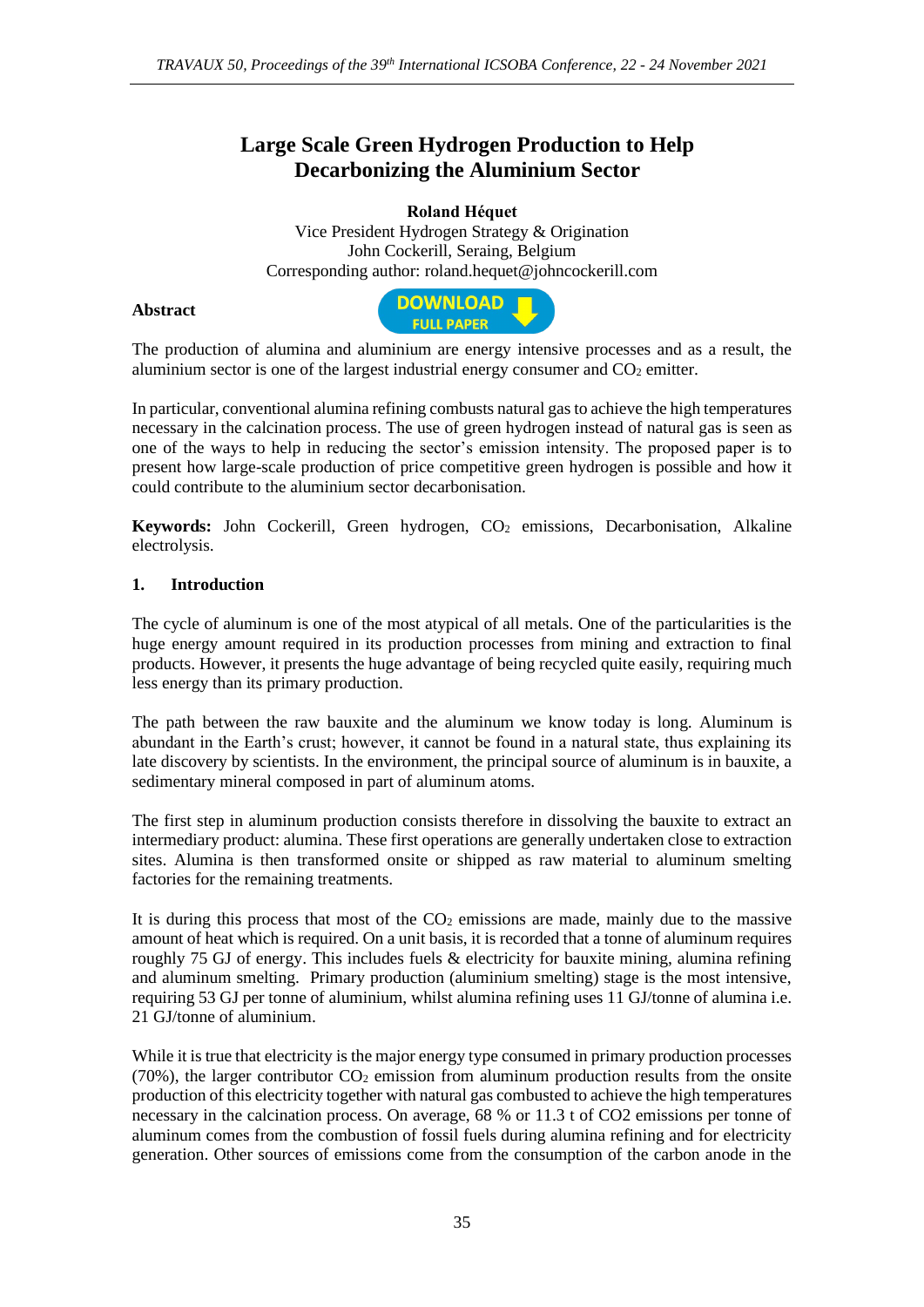electrolytic cell as well as process-related perfluorocarbons (PFC) emissions generated during operational disturbances in the electrolytic cell known as "anode effect".

## **2. Hydrogen and Aluminum**

Hydrogen is the most abundant element in the universe, yet is rarely found in its purest form, specifically on Earth. Rather, it is usually found as a combination with other atoms such as in water (H<sub>2</sub>O), or with carbon in hydrocarbons (CH<sub>4</sub>, C<sub>2</sub>H<sub>6</sub>). On a mass unit level, hydrogen contains three times more energy than petrol or any other fossil hydrocarbon. This can be understood intuitively when considering the combustion reactions. Combustion occurs when burning a combustible by making it react with oxygen. Therefore, the combustion of hydrogen transforms into water, whilst that of carbonated combustibles, the outcome is carbon dioxide, molecule deprived of chemical energy. Hydrogen is therefore a  $CO<sub>2</sub>$ -free combustible. Of course, any process involving the generation of  $CO<sub>2</sub>$  or other greenhouse gases is now known as one of the major contributors of our world global warming and subsequent climate change effect.

Notwithstanding, for hydrogen to be fully decarbonized, we ought to make sure that the process in creating the hydrogen itself is  $CO<sub>2</sub>$ -neutral. This is where the term of "green" hydrogen comes into play: hydrogen produced via the electrolysis of water powered by a renewable energy source (such as photovoltaic or wind).

This green hydrogen can be used in a multitude of ways to decarbonize the above-mentioned energy-intensive processes in the production of primary aluminum.

- First, hydrogen can replace natural gas combustion in obtaining very high temperature in the calcination process and to produce electricity / steam when transforming bauxite into alumina.
- Second, and as we have already assessed, the largest contributor in terms of  $CO<sub>2</sub>$ emissions in the production of aluminum is the on-site production of electricity from fossil fuels. This is especially true in Asia where over 75 % of the electricity is produced by the smelting companies themselves with fossil fuels, versus 50% approximately for Americas. While hydrogen's first vocation is not electricity production (its production being electricity-intensive), it can serve as a complement to other renewable energy sources such as photovoltaic (PV) or wind during low production phases. Indeed, hydrogen can be stored in large quantities for an unlimited time period. Hydrogen could therefore be used as an emission-free combustible in producing electricity when sun or wind energies are insufficient to meet demand. Hydrogen can also be used in combination with renewable energy sources to smoothen out intermittencies in order to obtain a fully stable baseload.
- Third, hydrogen can also be used in the mining process of the bauxite by powering the ultra-heavy-duty vehicles. Several pilot projects are currently ongoing to assess the viability of the latter application in Australia, one of the largest alumina producers in the world.

Unfortunately, barriers and limitations exist. The levelized cost of green hydrogen compared to that of fossil alternatives in producing the gas is up to seven times higher. Only with sufficient support and policies will greener alternatives rise.

But the continuous cost decrease of renewable energy from solar and wind makes possible under favorable circumstances to have green hydrogen to be competitive with natural gas.

The cost of green hydrogen depends on the price of electricity for 70 to 80 %, the remaining mostly coming from the capex of the production units.